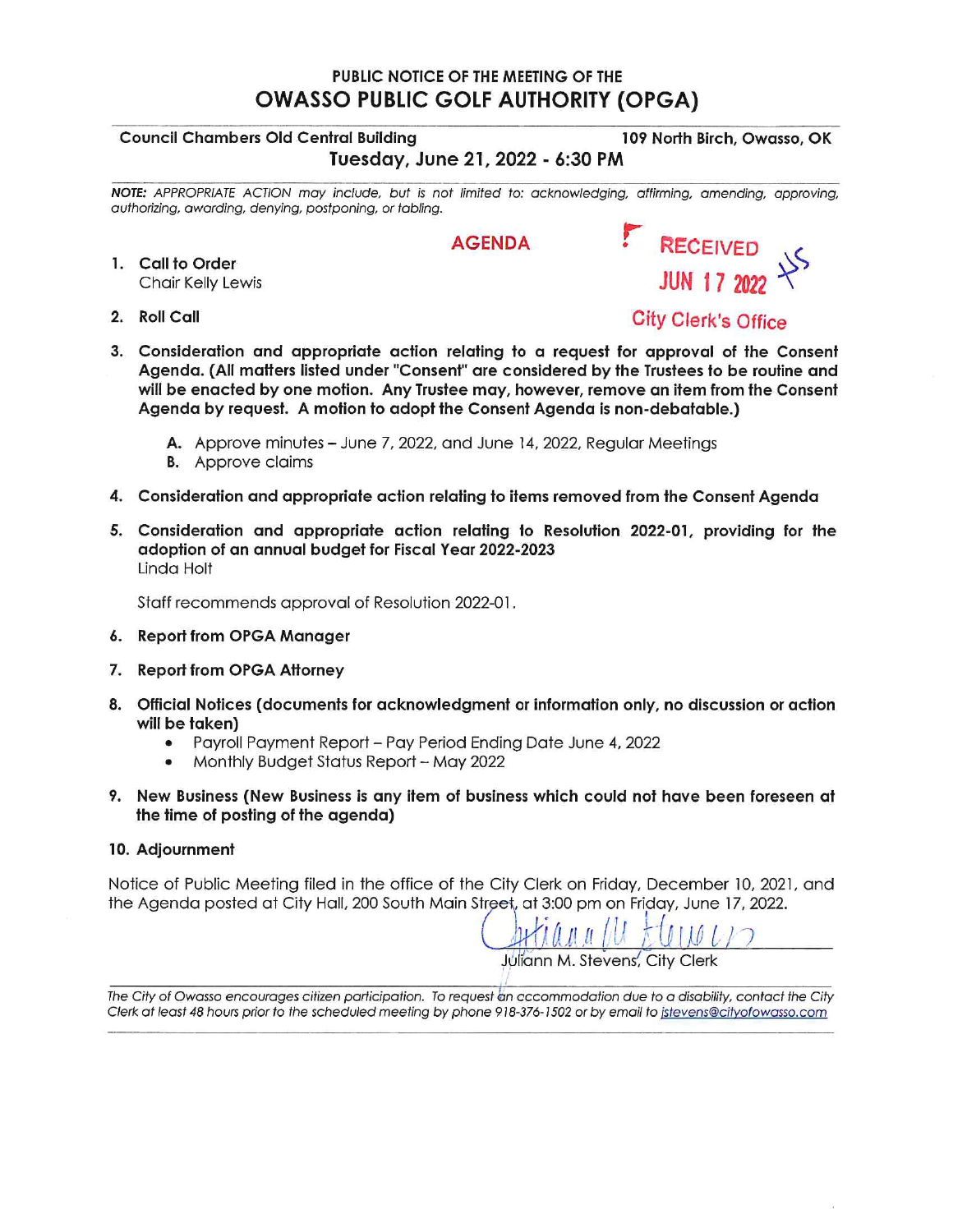## **OWASSO PUBLIC GOLF AUTHORITY (OPGA)**

## **MINUTES OF REGULAR MEETING TUESDAY, JUNE 7, 2022**

The Owasso Public Golf Authority (OPGA) met in regular session on Tuesday, June 7, 2022, in the Council Chambers at Old Central, 109 North Birch, Owasso, Oklahoma per the Notice of Public Meeting filed Friday, December 10, 2021; and the Agenda filed in the office of the City Clerk and posted at City Hall, 200 South Main Street, at 12:00 pm on Friday, June 3, 2022.

### **1. Call to Order**

Chair Kelly Lewis called the meeting to order at 8:37 pm.

## **2. Roll Call**

Present **Absent** Chair – Kelly Lewis Trustee – Bill Bush Vice Chair – Alvin Fruga Trustee – Doug Bonebrake Trustee – Lyndell Dunn A quorum was declared present.

Staff: Authority Manager – Warren Lehr Authority Attorney - Julie Lombardi

- **3. Consideration and appropriate action relating to a request for approval of the Consent Agenda. (All matters listed under "Consent" are considered by the Authority to be routine and will be enacted by one motion. Any Trustee may, however, remove an item from the Consent Agenda by request. A motion to adopt the Consent Agenda is non-debatable.)**
	- **A.** Approve minutes May 3, 2022, Regular Meeting
	- **B.** Approve claims

Mr. Dunn moved, seconded by Mr. Fruga to approve the Consent Agenda, as presented with claims totaling \$35,866.67.

YEA: Bonebrake, Dunn, Fruga, Lewis NAY: None Motion carried: 4-0

- **4. Consideration and appropriate action relating to items removed from the Consent Agenda** None
- **5. Report from OPGA Manager** None
- **6. Report from OPGA Attorney** None
- **7. Official Notices (documents for acknowledgment or information only, no discussion or action will be taken)**

The Chair acknowledged receipt of the following:

- Payroll Payment Report Pay Period Ending Date May 21, 2022
- **8. New Business (New Business is any item of business which could not have been foreseen at the time of posting of the agenda)** None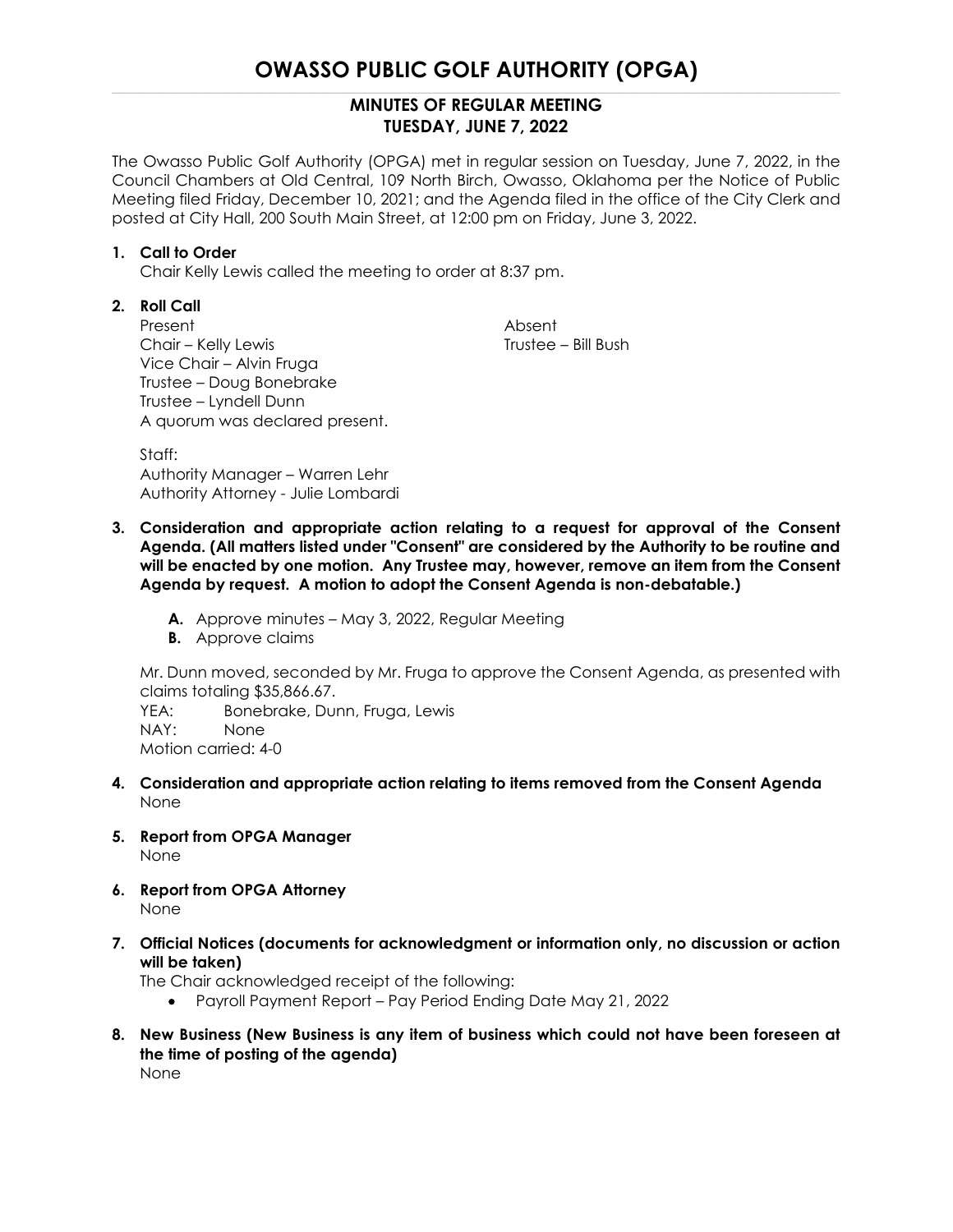Owasso Public Golf Authority June 7, 2022 Page 2

### **9. Adjournment**

Mr. Bonebrake moved, seconded by Mr. Dunn to adjourn the meeting. YEA: Bonebrake, Dunn, Fruga, Lewis NAY: None Motion carried: 4-0 and the meeting adjourned at 8:38 pm.

Kelly Lewis, Chair

\_\_\_\_\_\_\_\_\_\_\_\_\_\_\_\_\_\_\_\_\_\_\_\_\_\_\_\_\_\_\_\_\_\_\_\_\_\_\_\_\_\_\_

Juliann M. Stevens, Authority Clerk

\_\_\_\_\_\_\_\_\_\_\_\_\_\_\_\_\_\_\_\_\_\_\_\_\_\_\_\_\_\_\_\_\_\_\_\_\_\_\_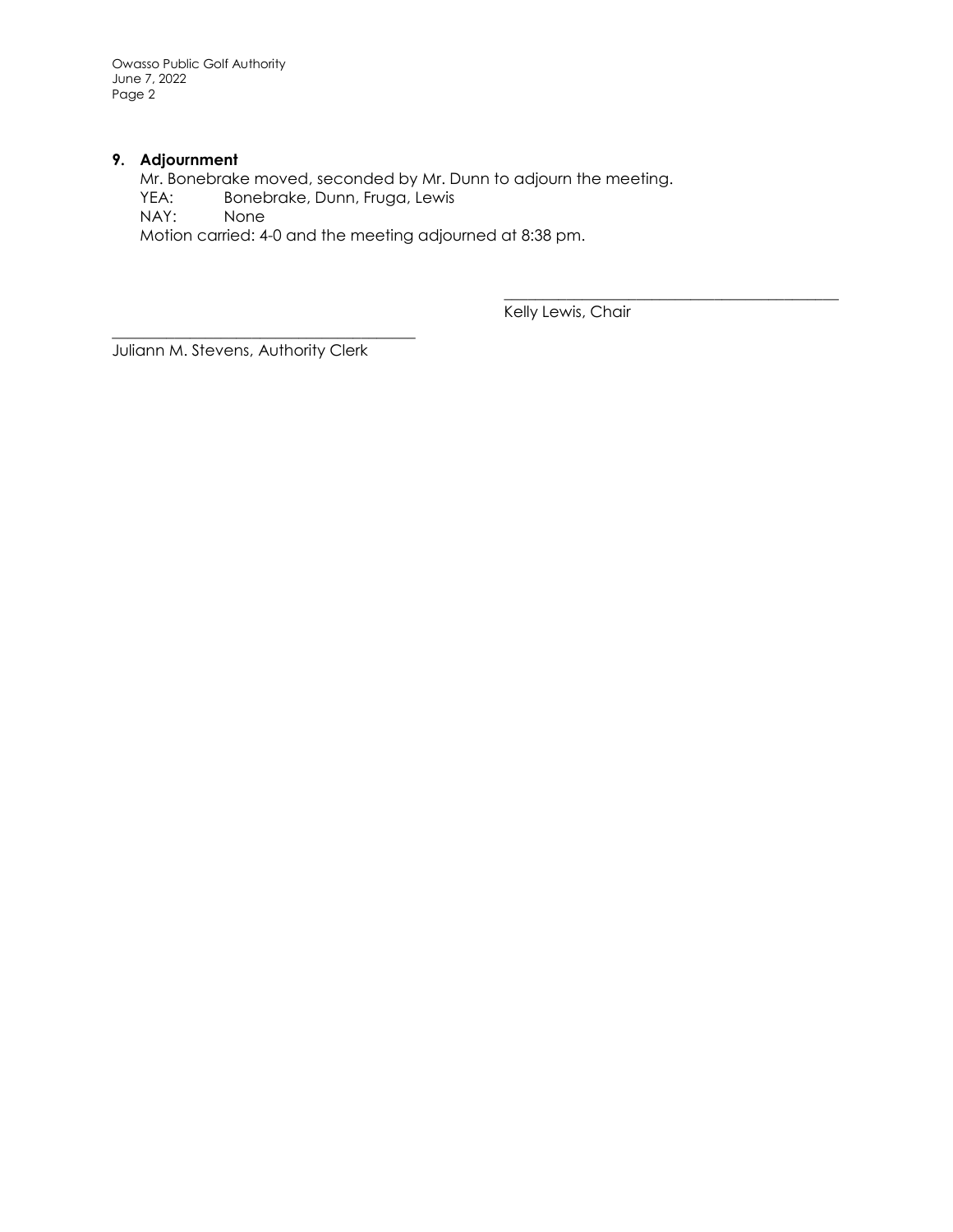## **OWASSO CITY COUNCIL, PUBLIC WORKS AUTHORITY, AND PUBLIC GOLF AUTHORITY**

## **MINUTES OF JOINT REGULAR MEETING TUESDAY, JUNE 14, 2022**

The Owasso City Council, Owasso Public Works Authority (OPWA), and Owasso Public Golf Authority (OPGA) met in a joint regular meeting on Tuesday, June 14, 2022, in the Council Chambers at Old Central, 109 North Birch Street, Owasso, Oklahoma, per the Notice of Public Meeting filed Friday, December 10, 2021; and the Agenda filed in the office of the City Clerk and posted at City Hall, 200 South Main Street, at 12:00 pm on Friday, June 10, 2022.

### **1. Call to Order/Roll Call**

Mayor/Chair Kelly Lewis called the meeting to order at 6:00 pm.

Present Absent Absent Absent Absent Absent Absent Absent Absent Absent Absent Absent Absent Absent Absent Absent Mayor/Chair – Kelly Lewis None Vice Mayor/Vice Chair – Alvin Fruga Councilor/Trustee – Doug Bonebrake Councilor/Trustee – Bill Bush Councilor/Trustee – Lyndell Dunn A quorum was declared present.

## **2. Discussion relating to Community Development Department Items**

- **A.** Request for a final plat CVP-Owasso DB, approximately 0.826 acres located east of the northeast corner of East 116th Street North and North 129th East Avenue
- **B.** Request for a final plat Caffeine Corner, approximately 0.638 acres located at the southeast corner of East 106<sup>th</sup> Street North and U.S. Highway 169
- **C.** Request for a Specific Use Permit approximately 4.98 acres located at 10927 East 106th Street North for a ground passenger transportation facility in a Commercial (CS) District, as referenced in SUP 22-02

Brian Dempster presented the items and discussion was held. It was further explained these items would be placed on the June 21, 2022, City Council agenda for consideration and action.

## **3. Discussion relating to household refuse collection and disposal services**

Travis Blundell presented the item and discussion was held.

**4. Discussion relating to a proposed amendment to the list of projects eligible for expenditure from the Capital Improvement Fund to include East 96th Street North Widening from North 134th East Avenue to North 145th East Avenue and East 116th Street North Widening from North Garnett Road to North 129th East Avenue**

Teresa Willson presented the item and discussion was held. It was further explained the required Public Hearing would take place during the June 21, 2022, City Council meeting.

## **5. Discussion relating to City/Authority Manager items**

- **A.** Proposed Fiscal Year 2022-2023 Annual Operating Budget
- **B.** Monthly sales tax report and revenue outlook
- **C.** City Manager report

Warren Lehr presented item A and discussion was held. It was further explained that an item would be placed on the June 21, 2022, City Council, OPWA, and OPGA agendas for consideration and action. Linda Holt presented item B and discussion was held. Mr. Lehr reported on road closures related to the East 76th Street North and U.S. Highway 169 project.

## **6. Adjournment**

The meeting adjourned at 6:50 pm.

Kelly Lewis, Mayor/Chair

\_\_\_\_\_\_\_\_\_\_\_\_\_\_\_\_\_\_\_\_\_\_\_\_\_\_\_\_\_\_\_\_\_\_\_\_\_\_\_\_\_\_\_

 $\frac{1}{\sqrt{2}}$  ,  $\frac{1}{\sqrt{2}}$  ,  $\frac{1}{\sqrt{2}}$  ,  $\frac{1}{\sqrt{2}}$  ,  $\frac{1}{\sqrt{2}}$  ,  $\frac{1}{\sqrt{2}}$  ,  $\frac{1}{\sqrt{2}}$  ,  $\frac{1}{\sqrt{2}}$  ,  $\frac{1}{\sqrt{2}}$  ,  $\frac{1}{\sqrt{2}}$  ,  $\frac{1}{\sqrt{2}}$  ,  $\frac{1}{\sqrt{2}}$  ,  $\frac{1}{\sqrt{2}}$  ,  $\frac{1}{\sqrt{2}}$  ,  $\frac{1}{\sqrt{2}}$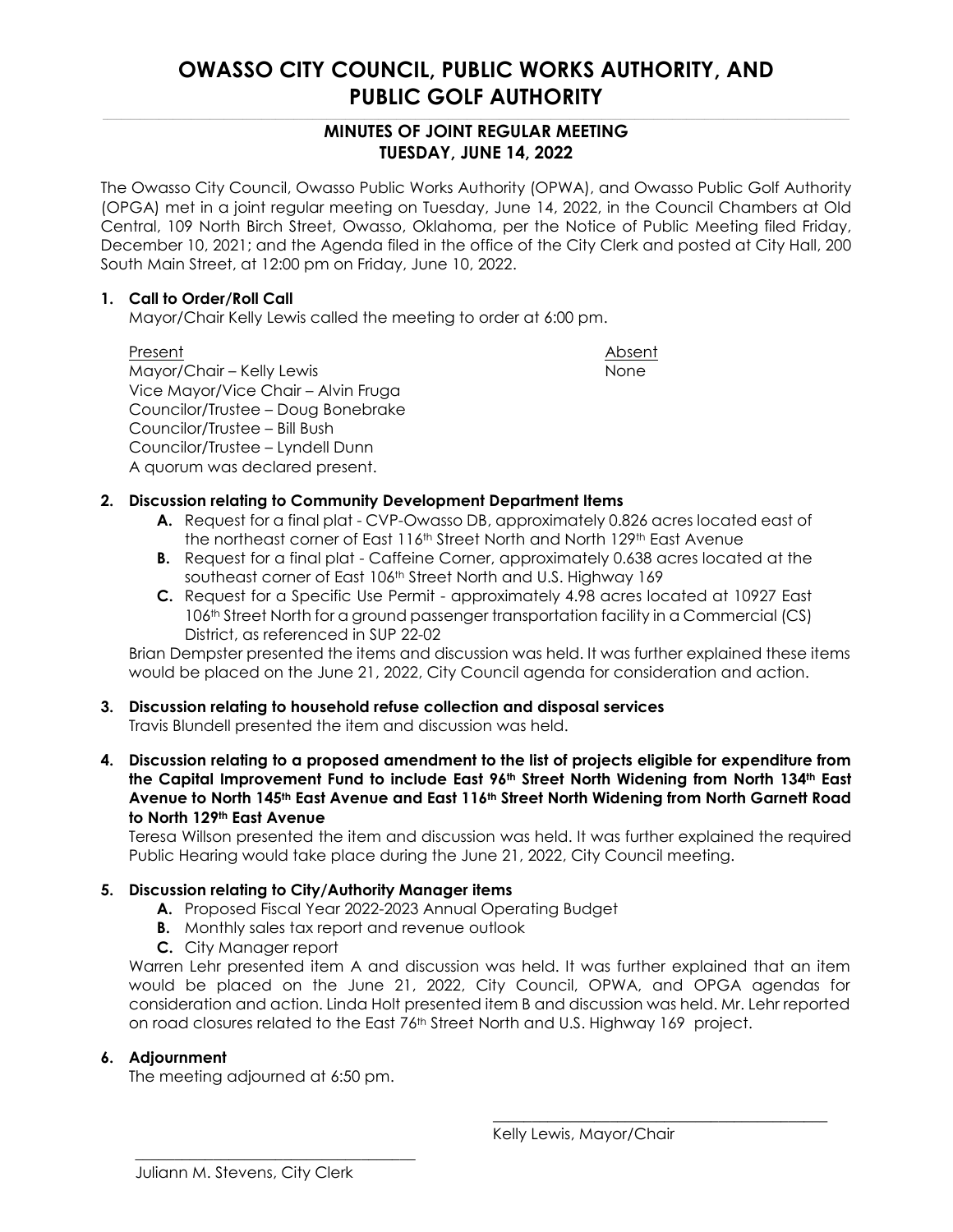# **Claims List - 06/21/2022**

| Fund              | Vendor Name                       | Payable Description          | Payment Amount |
|-------------------|-----------------------------------|------------------------------|----------------|
| <b>OPGA</b><br>55 | JPMORGAN CHASE BANK               | ATWOOD-REFUND                | (\$6.00)       |
|                   | JPMORGAN CHASE BANK               | ATWOOD-SUPPLIES              | \$232.92       |
|                   | JPMORGAN CHASE BANK               | LOWES-REFUND                 | (\$0.89)       |
|                   | JPMORGAN CHASE BANK               | LOWES-SUPPLIES               | \$89.92        |
|                   | YAMAHA GOLF CAR COMPANY           | LEASE                        | \$3,659.98     |
|                   | YAMAHA MOTOR CORPORATION, USA     | <b>REPAIRS</b>               | \$282.37       |
|                   | <b>CART OPERATIONS</b><br>- Total |                              | \$4,258.30     |
|                   | AT&T                              | PHONE SERVICE                | \$3.17         |
|                   | <b>CITY GARAGE</b>                | CITY GARAGE OH MAY22         | \$67.58        |
|                   | <b>GLK TURF SOLUTIONS, LLC</b>    | <b>FRAISE MOWING</b>         | \$2,500.00     |
|                   | <b>JESCO PRODUCTS, INC</b>        | <b>BUNKER RAKES</b>          | \$765.00       |
|                   | JPMORGAN CHASE BANK               | <b>AIMRIGHT TEST-SUPPLIE</b> | \$1,400.00     |
|                   | JPMORGAN CHASE BANK               | AMAZON-EQUIPMENT             | \$1,850.10     |
|                   | JPMORGAN CHASE BANK               | ANCHOR-SUPPLIES              | \$170.83       |
|                   | <b>JPMORGAN CHASE BANK</b>        | <b>HARRELLS-SUPPLIES</b>     | \$14,376.90    |
|                   | JPMORGAN CHASE BANK               | KANSAS GOLF & TURF-PA        | \$590.64       |
|                   | JPMORGAN CHASE BANK               | LULU PRESS-GUIDES            | \$26.67        |
|                   | JPMORGAN CHASE BANK               | OREILLY-BATTERY              | \$181.44       |
|                   | JPMORGAN CHASE BANK               | OREILLY-REFUND               | (\$32.99)      |
|                   | JPMORGAN CHASE BANK               | OREILLY-SUPPLIES             | \$39.96        |
|                   | JPMORGAN CHASE BANK               | P AND K-PARTS                | \$472.97       |
|                   | JPMORGAN CHASE BANK               | PLATINUM-SECURITY            | \$25.00        |
|                   | JPMORGAN CHASE BANK               | PROF TURF PROD-PARTS         | \$396.72       |
|                   | JPMORGAN CHASE BANK               | PROF TURF PROD-SUPPLI        | \$960.59       |
|                   | JPMORGAN CHASE BANK               | <b>QUALITY TIRE-PARTS</b>    | \$165.98       |
|                   | JPMORGAN CHASE BANK               | SITEONE-SUPPLIES             | \$1,787.47     |
|                   | JPMORGAN CHASE BANK               | TURNPRO-TREATMENT            | \$1,260.00     |
|                   | ONEOK INC OKLAHOMA NATURAL GAS    | NATURAL GAS USAGE            | \$44.53        |
|                   | UNIFIRST HOLDINGS LP              | <b>ENV CHARGE</b>            | \$39.00        |
|                   | UNIFIRST HOLDINGS LP              | <b>JANITORIAL</b>            | \$61.74        |
|                   | UNIFIRST HOLDINGS LP              | SHOP TOWEL SERVICE           | \$62.91        |
|                   | UNIFIRST HOLDINGS LP              | UNIFORM SERVICE              | \$38.91        |
|                   | <b>COURSE MAINT</b><br>- Total    |                              | \$27,255.12    |
|                   | CITY OF OWASSO                    | <b>OCCUPATION TAX</b>        | \$250.00       |
|                   | JPMORGAN CHASE BANK               | <b>RESTAURANT EQUIP-FREE</b> | \$3,752.00     |
|                   | JPMORGAN CHASE BANK               | SAMS-SUPPLIES                | \$31.41        |
|                   | <b>JPMORGAN CHASE BANK</b>        | SYSCO-SUPPLIES               | \$171.65       |
|                   | JPMORGAN CHASE BANK               | TANKERSLEY-SUPPLIES          | \$115.26       |
|                   | JPMORGAN CHASE BANK               | UNITED LINEN-RENTAL          | \$121.60       |
|                   | STEPHEN R GRINTER                 | <b>REPAIR</b>                | \$310.00       |
|                   | - Total<br><b>FOOD &amp; BEV</b>  |                              | \$4,751.92     |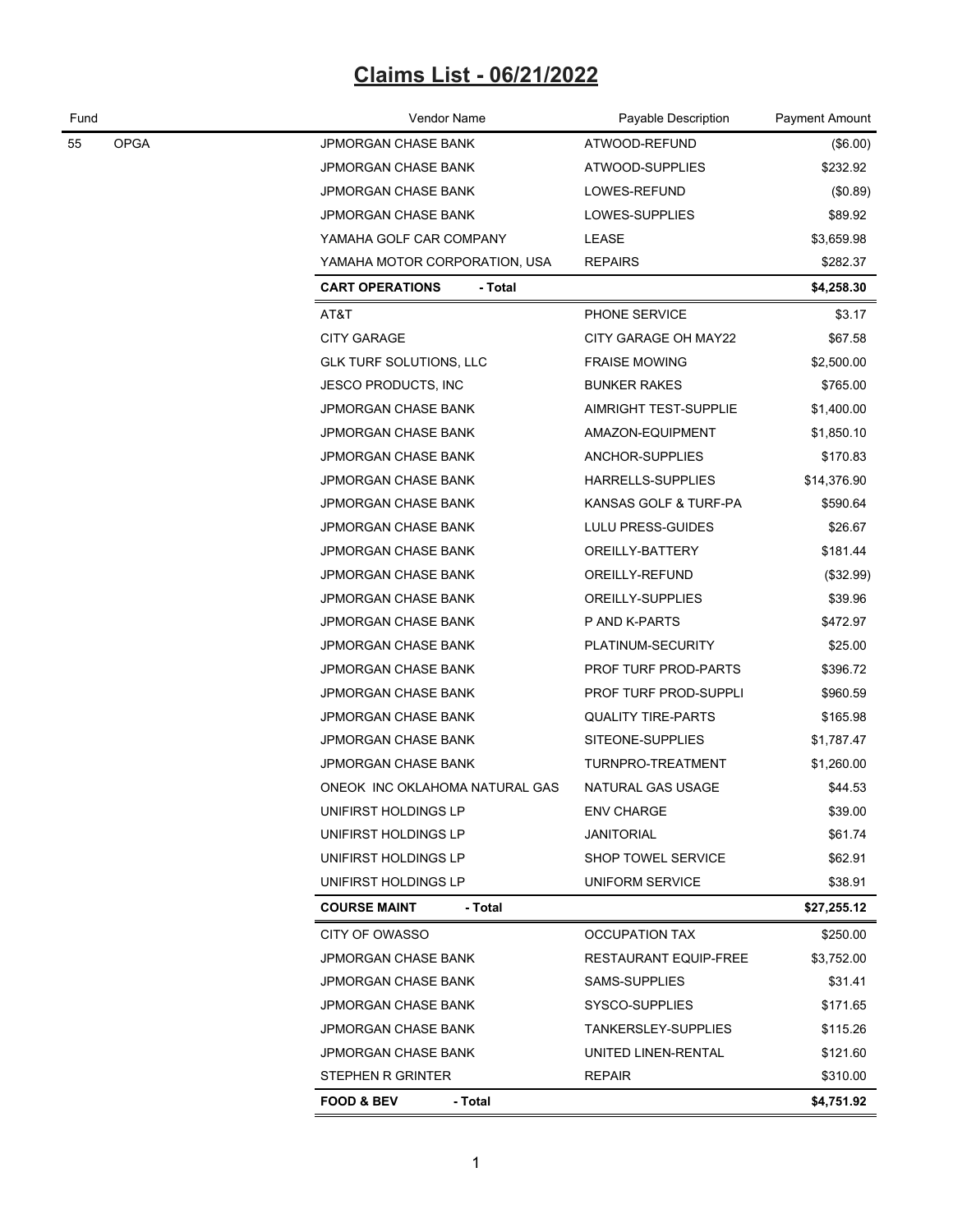## **Claims List - 06/21/2022**

| Fund |                         |         | Vendor Name                    |                        | Payable Description        | Payment Amount |
|------|-------------------------|---------|--------------------------------|------------------------|----------------------------|----------------|
| 55   | <b>OPGA</b>             |         | AT&T                           |                        | <b>LONG DISTANCE PHONE</b> | \$9.07         |
|      |                         |         | AT&T LONG DISTANCE             |                        | LONG DISTANCE PHONE        | \$74.54        |
|      |                         |         | <b>GPS TECHNOLOGIES INC</b>    | \$630.00               |                            |                |
|      |                         |         | JPMORGAN CHASE BANK            |                        | <b>BEST BUY-SUPPLIES</b>   | \$69.99        |
|      |                         |         | JPMORGAN CHASE BANK            | <b>BROOKS-CLEANING</b> |                            | \$216.00       |
|      |                         |         | <b>JPMORGAN CHASE BANK</b>     | \$25.00                |                            |                |
|      |                         |         | <b>JPMORGAN CHASE BANK</b>     | \$1,630.47             |                            |                |
|      |                         |         | JPMORGAN CHASE BANK            | TERMINIX-EXTERMINATE   | \$100.00                   |                |
|      |                         |         | <b>JPMORGAN CHASE BANK</b>     |                        | UNIFIRST-SERVICES          | \$62.42        |
|      |                         |         | <b>JPMORGAN CHASE BANK</b>     |                        | <b>WASTE MGMT-SERVICE</b>  | \$527.51       |
|      |                         |         | ONEOK INC OKLAHOMA NATURAL GAS | \$328.73               |                            |                |
|      |                         |         | <b>GOLF ADMIN</b>              | - Total                |                            | \$3,673.73     |
|      |                         |         | <b>JPMORGAN CHASE BANK</b>     |                        | TROPHY & PLAQUE-SUPPL      | \$136.75       |
|      |                         |         | <b>GOLF SHOP</b>               | - Total                |                            | \$136.75       |
|      |                         |         | <b>BGR DAILY ACCT.</b>         |                        | <b>REIMB PETTY CASH</b>    | \$2,777.95     |
|      |                         |         | <b>JPMORGAN CHASE BANK</b>     |                        | ACUSHNET-COGS              | \$1,699.14     |
|      |                         |         | <b>JPMORGAN CHASE BANK</b>     |                        | <b>GOLF COURSE BEER</b>    | \$582.48       |
|      |                         |         | <b>JPMORGAN CHASE BANK</b>     |                        | <b>IMPERIAL-SUPPLIES</b>   | \$150.40       |
|      |                         |         | JPMORGAN CHASE BANK            |                        | LUXOTTICA-MERCH EXP        | \$241.51       |
|      |                         |         | <b>JPMORGAN CHASE BANK</b>     |                        | PEPSI-BEVERAGE             | \$952.99       |
|      |                         |         | JPMORGAN CHASE BANK            |                        | SAMS-FOOD                  | \$1,483.02     |
|      |                         |         | JPMORGAN CHASE BANK            |                        | SAMS-SUPPLIES              | \$95.42        |
|      |                         |         | <b>JPMORGAN CHASE BANK</b>     |                        | SYSCO-FOOD                 | \$147.45       |
|      |                         |         | <b>JPMORGAN CHASE BANK</b>     |                        | TANKERSLEY-FOOD            | \$242.21       |
|      |                         |         | JPMORGAN CHASE BANK            |                        | WALMART-FOOD               | \$38.46        |
|      |                         |         | <b>OPGA</b><br>- Total         |                        |                            | \$8,411.03     |
|      | <b>OPGA</b>             | - Total |                                |                        |                            | \$48,486.85    |
|      | <b>OPGA Grand Total</b> |         |                                |                        |                            | \$48,486.85    |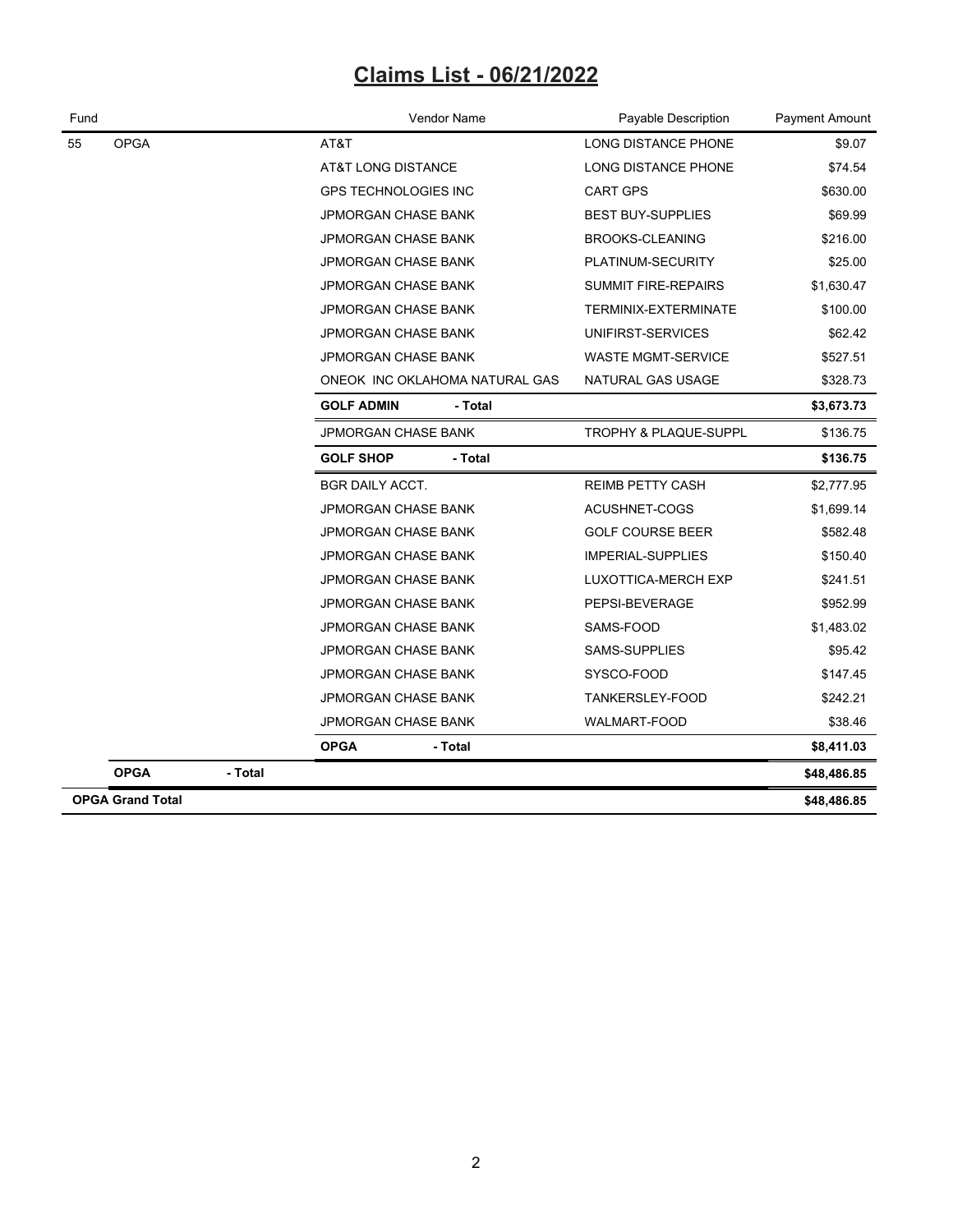

| TO:             | The Honorable Chair and Trustees<br>Owasso Public Golf Authority                               |
|-----------------|------------------------------------------------------------------------------------------------|
| FROM:           | Linda Holt<br>Finance Director                                                                 |
| <b>SUBJECT:</b> | Resolution 2022-01<br>FY 2022-2023 Annual Owasso Public Golf Authority (OPGA) Operating Budget |
| <b>DATE:</b>    | June 17, 2022                                                                                  |

#### **BACKGROUND:**

Pursuant to statutory and Charter provisions, an annual operating budget for the General Fund, Owasso Public Works Authority (OPWA) Fund, OPGA Fund, and other funds has been developed and was transmitted for Trustee review on May 10, 2022. The proposed budget was discussed during the May and June Worksession meetings. Printed copies of the proposed budget have been available for public viewing at City Hall and on the City's website.

Resolution 2022-01 provides for the adoption of a fiscal year budget for the Owasso Public Golf Authority.

#### **PUBLIC HEARING:**

On May 11, 2022, legal notice of a public hearing was published in the Owasso Reporter, and such hearing was conducted on May 17, 2022. The public hearing provided opportunity for citizen comment and questions relating to the proposed budget. No public comments were received.

#### **RECOMMENDATION:**

Staff recommends approval of Resolution 2022-01, adopting a Fiscal Year 2022-2023 Budget for the OPGA Fund.

#### **ATTACHMENT:**

OPGA Resolution 2022-01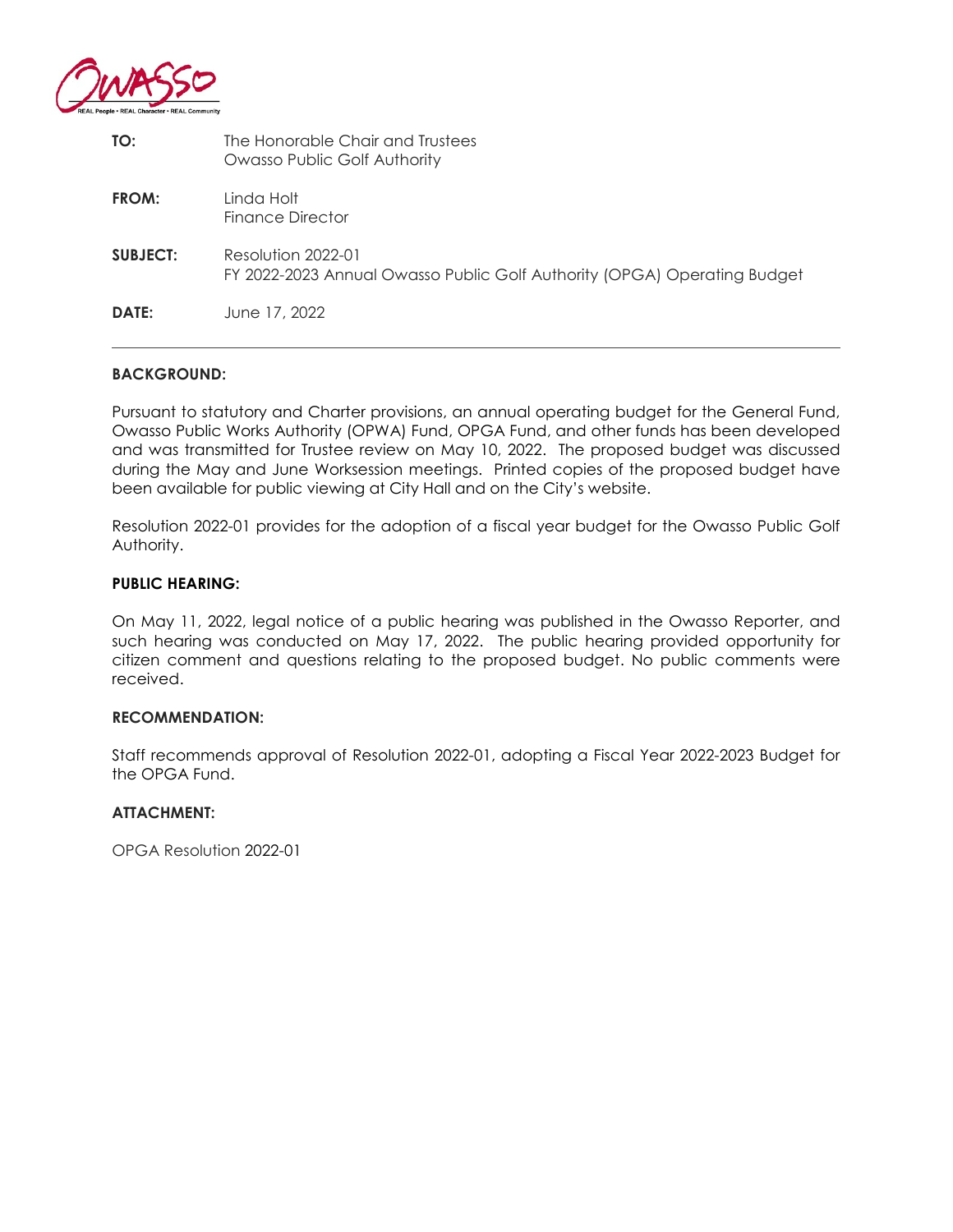#### **OWASSO PUBLIC GOLF AUTHORITY OWASSO, OKLAHOMA RESOLUTION 2022-01**

#### **A RESOLUTION PROVIDING FOR THE ADOPTION OF AN ANNUAL BUDGET FOR FISCAL YEAR 2022-2023 FOR THE OWASSO PUBLIC GOLF AUTHORITY**

**WHEREAS**, The Owasso Public Golf Authority was created as a Title 60 Public Trust; and

**WHEREAS,** The Authority Manager has prepared a budget for fiscal year ending June 30, 2023 (FY 2022-2023); and

**WHEREAS**, the budget has been formally presented to the Trustees; and

**WHEREAS**, certain budget filing requirements are mandated by State Statutes.

#### **NOW, THEREFORE, BE IT RESOLVED BY THE TRUSTEES OF THE OWASSO PUBLIC GOLF AUTHORITY, THAT:**

**SECTION ONE (1):** The Owasso Public Golf Authority does hereby adopt the FY 2022-2023 Budget with total resources available in the amount of \$2,084,279 and total expenditures appropriations in the amount of \$2,013,065 as follows:

| Golf Shop                   | 292,076   |
|-----------------------------|-----------|
| <b>Golf Cart Operations</b> | 139,441   |
| Golf Course Maintenance     | 1,099,664 |
| Food & Beverage             | 149,331   |
| General & Administrative    | 332,553   |
| <b>Total Expenditures</b>   | 2,013,065 |

**SECTION TWO (2):** The effective date of this Resolution shall be July 1, 2022.

**PASSED AND APPROVED** this 21st day of June 2022.

 $\frac{1}{2}$  , and the set of the set of the set of the set of the set of the set of the set of the set of the set of the set of the set of the set of the set of the set of the set of the set of the set of the set of the set

Kelly Lewis, Chair

**ATTEST:**

Juliann M. Stevens, Authority Clerk

\_\_\_\_\_\_\_\_\_\_\_\_\_\_\_\_\_\_\_\_\_\_\_\_\_\_\_\_\_\_\_\_\_\_\_\_\_\_\_

\_\_\_\_\_\_\_\_\_\_\_\_\_\_\_\_\_\_\_\_\_\_\_\_\_\_\_\_\_\_\_\_\_\_\_\_\_\_\_

#### **APPROVED AS TO FORM:**

Julie Lombardi, Authority Attorney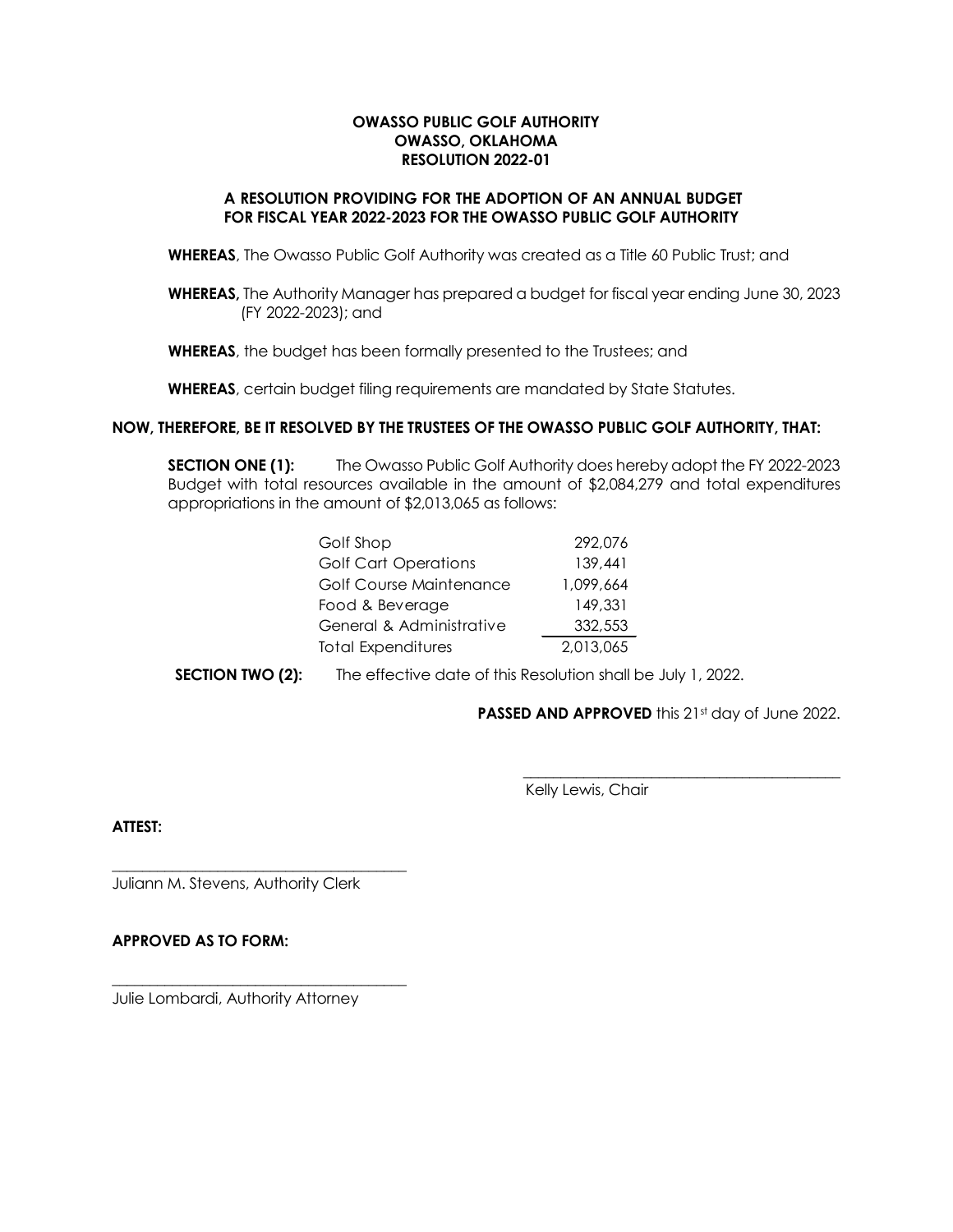#### **OWASSO PUBLIC GOLF AUTHORITY PAYROLL PAYMENT REPORT PAY PERIOD ENDING DATE 06/04/22**

| Department                   | <b>Payroll Expenses</b> | <b>Total Expenses</b> |  |  |
|------------------------------|-------------------------|-----------------------|--|--|
| 600 Golf Shop Operations     | 6,706.89                | 10,792.20             |  |  |
| 605 Cart Operations          | 3,926.00                | 4,383.39              |  |  |
| 610 Golf Course Operations   | 13,440.17               | 19,652.33             |  |  |
| 670 Food & Beverage          | 3,585.44                | 5,349.27              |  |  |
| 690 General & Administration | 4,034.81                | 5,789.04              |  |  |
|                              |                         |                       |  |  |
| <b>FUND TOTAL</b>            | 31,693.31               | 45,966.23             |  |  |